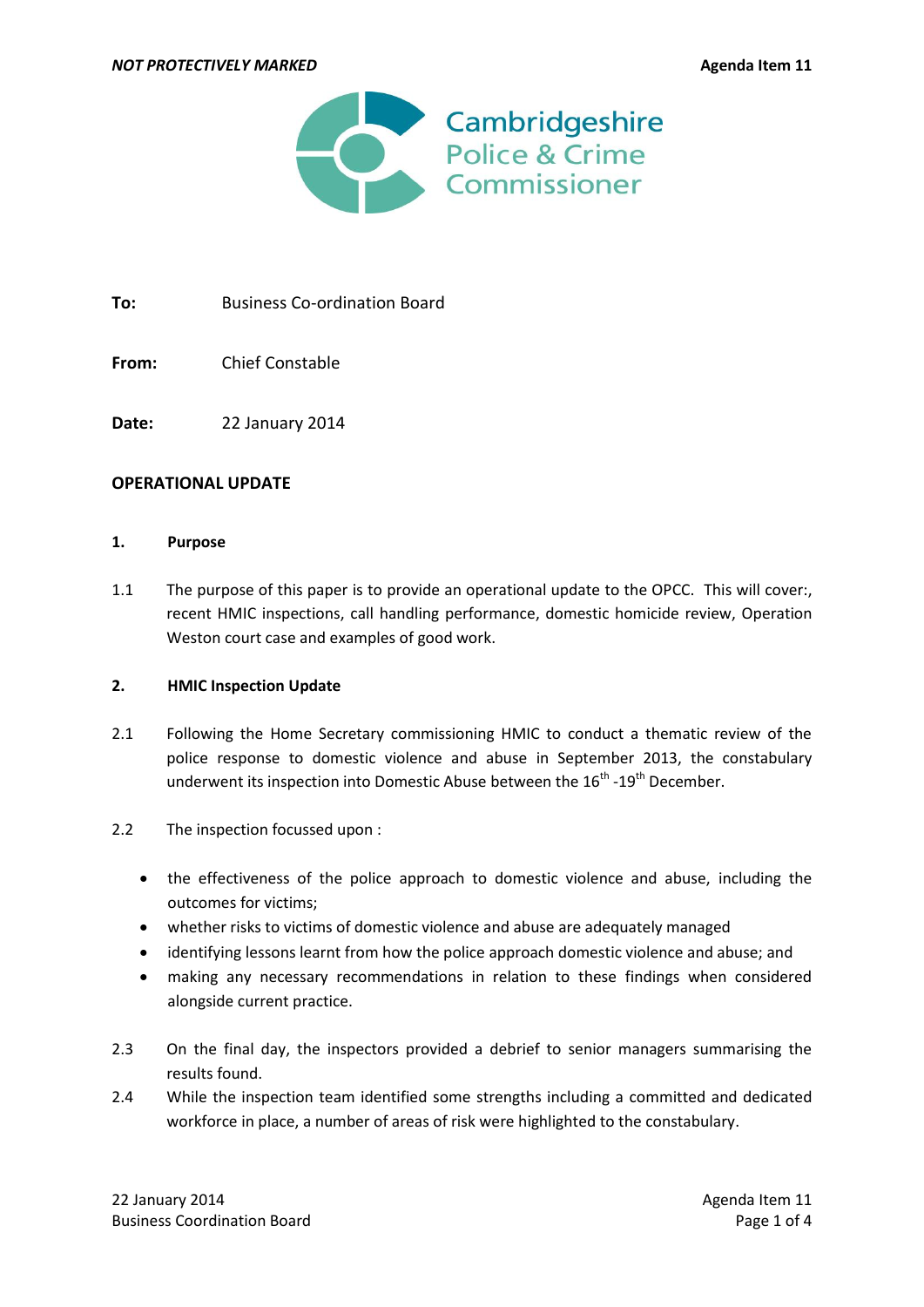- 2.5 As a result, an action plan has been developed which incorporates the recommendations from both this inspection and an earlier peer review undertaken by the College of Policing.
- 2.6 HMIC are revisiting the constabulary to assess progress against the action plan on  $13<sup>th</sup>$  and 14<sup>th</sup> February.
- 2.7 The national thematic and individual force reports will be published by HMIC in April.
- 2.8 On  $6<sup>th</sup>$  January a further HMIC inspection was undertaken into undercover policing. The debrief indicated that the constabulary has effective systems and processes in place and no significant areas for concern were identified.
- 2.9 Due to the nature of this element of policing, there will be no detailed reports published.
- 2.10 A further HMIC inspection is due to be undertaken from  $20^{th}$ -23<sup>rd</sup> January, into 'Making Best Use of Police Time. This covers three areas; police attendance, preventative policing and freeing up police time.

# **3. Call Handling**

- 3.1 The action plan to improve 101 call handling continues to be implemented with a month on month reduction in the number abandoned calls from August to Nov 13.
- 3.2 A process change involving the transfer of a limited number of specific call types direct to the Force Control Room appears to be working well, freeing capacity within the Police Service Centre to improve call handling.
- 3.3 All comments or complaints involving excessive call waiting times are investigated with callers contacted and feedback provided on the investigation.
- 3.4 Secondary call transfer data is not currently available due to a service upgrade.

# **4. Domestic Homicide Review Update**

- 4.1 A multi-agency Domestic Homicide Review has been conducted in relation to the case of Vitalija Baliataviciene, who on  $12<sup>th</sup>$  August 2011 failed to return home from work. A missing from home enquiry commenced, subsequently changing its status to a murder enquiry when the full extent of the information became clear.
- 4.2 The subject's ex-husband was located in Lithuania, extradited and charged with her kidnapping and murder, initially without the body having been found. Rimas Venclovas was subsequently convicted of kidnap and murder in November 2012. An appeal has since been dismissed.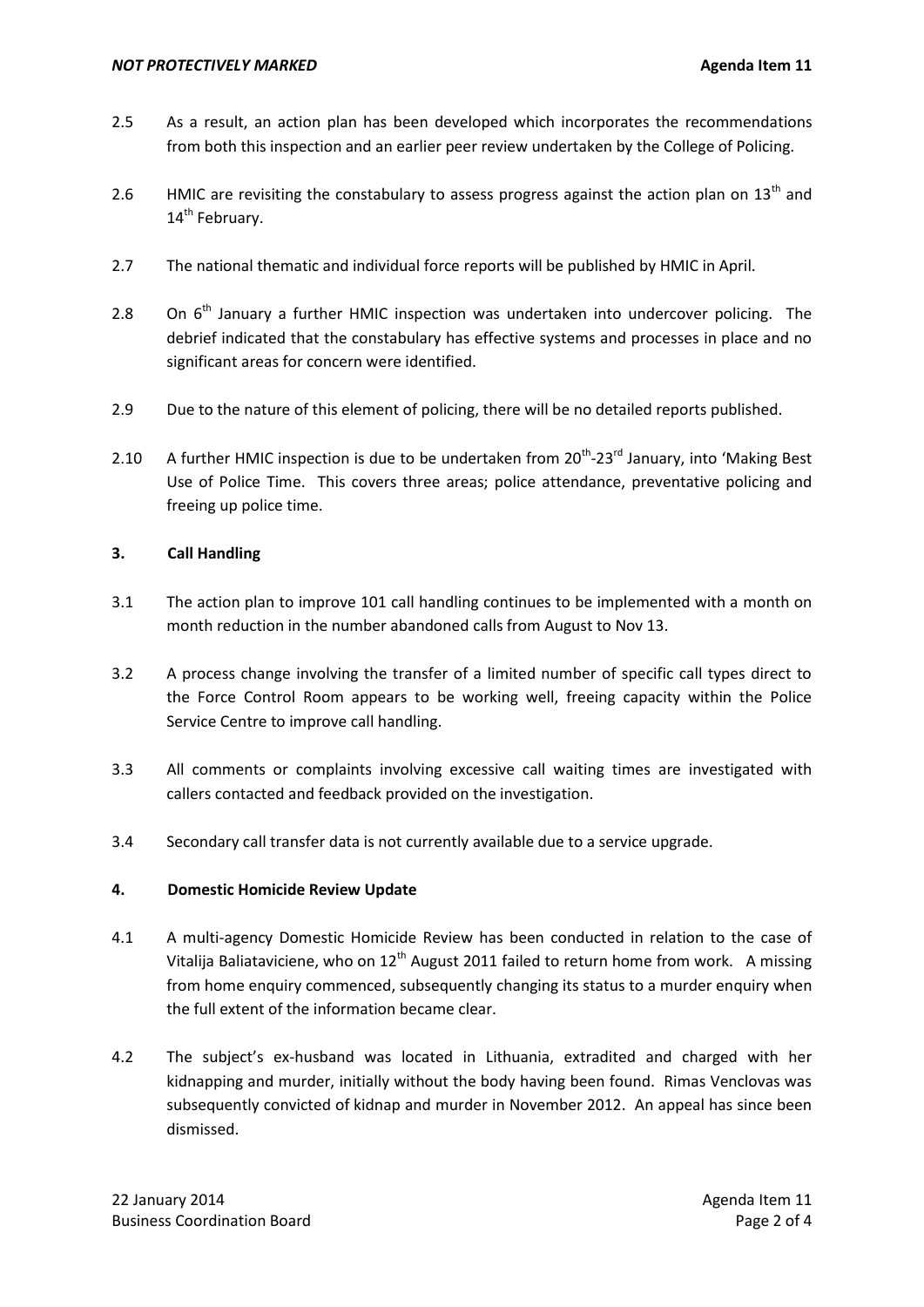- 4.3 The constabulary are one of six agencies contributing to the statutory requirement to undertake a homicide review, based on the circumstances of the case. The report will be published by the Safer Peterborough Partnership, with a decision on the publication date due to be taken at the end of January 2014.
- 4.4 The report is expected to make a number of recommendations for the respective agencies to consider in ensuring that professional practice continues to safeguard victims or potential victims of domestic violence. Cambridgeshire Constabulary will action any recommendations made accordingly in line with continued professional development and any organisational learning that may be identified.

### **5. Operation Weston**

- 5.1 Operation Weston is an investigation into Child Sexual Exploitation (CSE) that has been ongoing in Peterborough.
- 5.2 Following the investigation, a total of eight suspects were charged with a number of offences relating to sexual assaults.
- 5.3 On 15th January 2014, verdicts were delivered by the jury who had heard the case. Five guilty verdicts were announced, with Hassan ABDULLA, Zdeno MIRGA and 2 teenagers guilty of all charges and one teenager guilty of one charge and acquitted on another. Three other defendants, Dusan Mirga, David Ziga, and another teenager were acquitted.
- 5.4 A number of investigations continue in relation to child sexual exploitation.

### **6. Good Work**

- 6.1 The constabulary recognised the good work undertaken at a Detective Chief Superintendents' Commendation Ceremony, where 19 commendations were given.
- 6.2 These included; two officers for their work in relation to an abduction of a four-year-old boy by his mother and partner, an officer who secured a successful historical rape conviction, two officers for their work in securing the conviction of a man for large number of sexual offences, resulting in a 19 year jail sentence and two officers for their prompt actions, professionalism and dedication to duty in relation to an incident in which a man was disarmed of what was believed to be a firearm.
- 6.3 The work of the Chief Constable was recognised in the New Years honours list, with Mr Parr receiving the Queens Policing Medal (QPM) in recognition of his distinguished Police Service.
- 6.4 Judge Gareth Hawkesworth commended an officer for his work investigating a hit and run incident in Wisbech in which the offender deliberately drove into the victim causing them to spend 6 days in hospital. He then attempted to disguise the vehicle and evade capture.